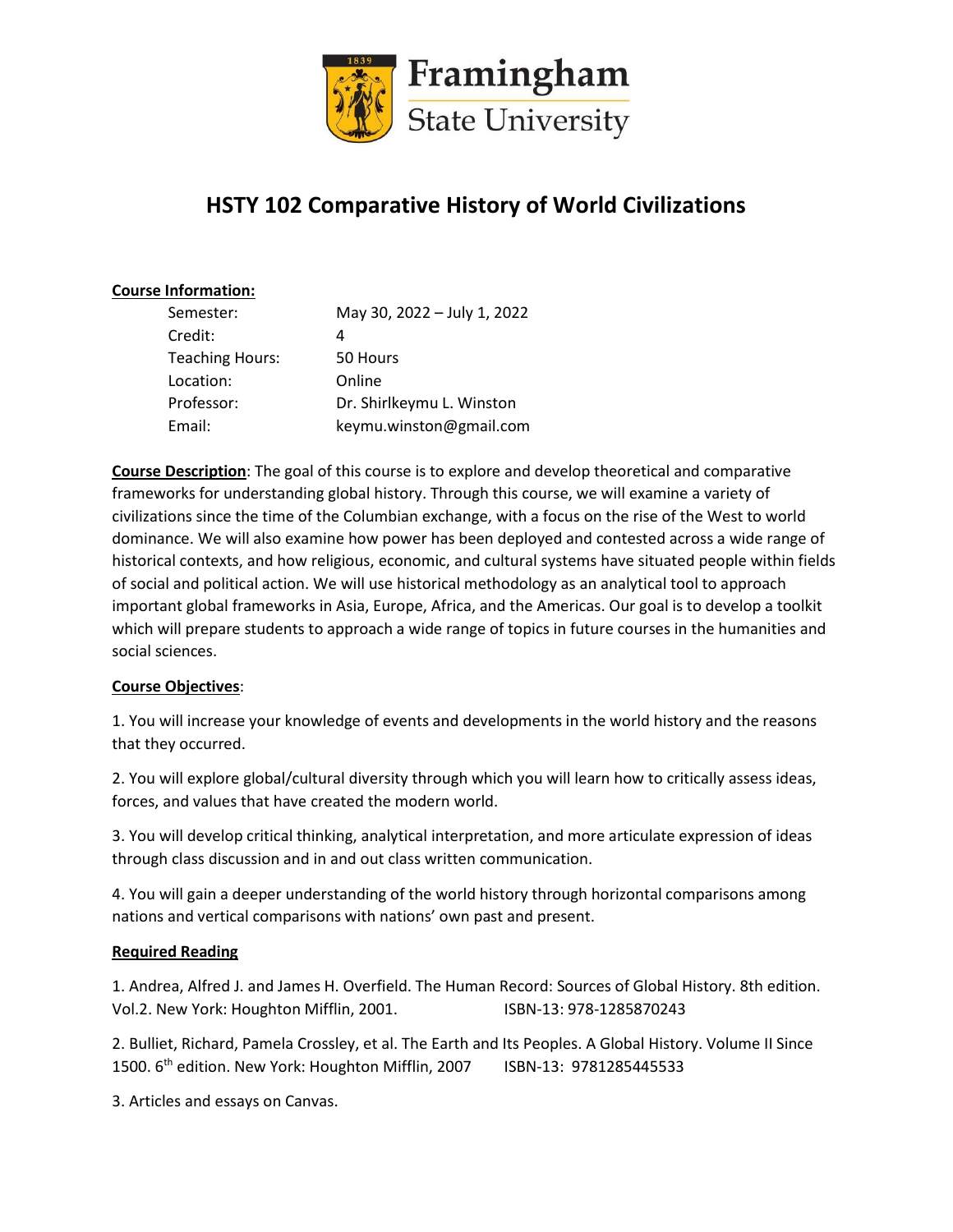

#### **Requirements and Grade Breakdowns**

1. Participation (5%): Regular participation are required. You must come prepared, intellectually present and alert, and contributing productively to class discussions. Each module will serve as a prerequisite for the upcoming module. For example, in order to access Week 1 course content, you will need to first complete the Introduction module.

2. Discussion Boards (20%): Students will participate in four discussion board forums throughout the class. In order to receive full credit, discussion board postings must be appropriate, relevant to the current topic, thoughtful, reflective, and respectful. Students should demonstrate awareness of the needs of the learning community and develop postings that motivate further discussion in from members of the class. For the most part your discussion board posting should be free from serious grammatical, spelling, and punctuation errors; however, unless mistakes are glaring, they will not be considered during grading. To be clear, in order to obtain full credit, you must post a minimum of 3 postings per week. Your first post will be a direct answer to the discussion question. You will then post a minimum of 2 postings responding to other students in the class. Grading is simple, you will earn 70 points for your response and 15-points per peer response posting, totaling in 100-points. If you post more than 3 postings, I will give you maximum points by grading your best postings, and sometimes offer extra credit for going above and beyond the requirements.

3. Chapter Quizzes (15%): The quizzes consist of questions carefully designed to help you self-assess your comprehension of the information presented on the topics covered in the module. Each question in the quiz is of multiple-choice, true or false, define, or short answer format. Read each question carefully and click on the button next to your response that is based on the information covered on the topic in the module. The total score for the quiz is based on your responses to all questions.

4. Paper (Midterm) (25%): You will write one short paper (3-5 pages), in response to the readings, lectures, and discussions. You will be given topics for the paper on Friday of the second week, and you need to submit your paper no later than June 19, 2022, by 11:59pm. **Your paper will need to be submitted in the Kate Turabian Formatting using footnotes.** Make certain to write complete paragraphs. Paragraphs should include introductory sentences, explanations, details, and concluding sentences. All material requires a source citation and must be properly cited, and those citations must be valid, college-level sources.

5. Final Exam (35%): You will take a closed book final exam. This assessment will be a comprehensive, 75 question exam with a 3.75 hr. time limit. This will give you approximately 2 to 3 minutes per question. **This assessment will prohibit backtracking. so, make sure you are satisfied with your answer before clicking next.** The questions and their respective responses will be randomized from a large test back. This is not a group assessment, so please be sure complete the assignment based solely on your own knowledge.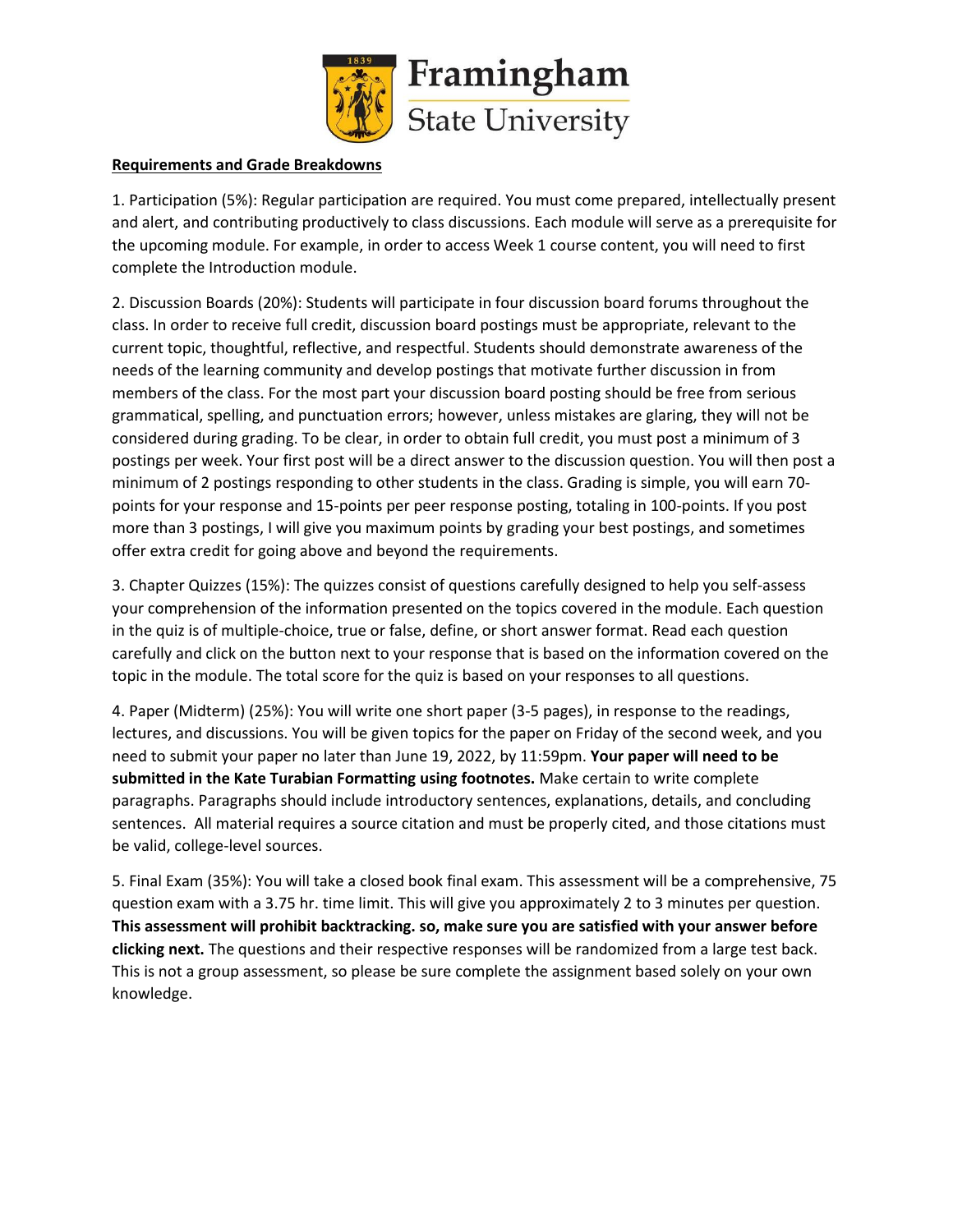

### **Grading Policy:**

Listed below are the criteria for the various letter grades used in this course: A: This is a superior grade and is given to work that has far exceeded the specific requirements of the assignment. Additionally, a student receiving this grade must have shown both insight and initiative in completing the graded task. (A- 90-92; A93-100)

B: This is a very good grade and is given to work that has carefully and thoroughly met the specific requirements of the assignment and shows evidence of extra effort. (B- 80-82; B 83-87; B+ 88-89)

C: This is an average grade and is given to work that has met the specific requirements of the assignment. (C- 70-72; C 73-77; C+78-79)

D: This is a below average grade and is indicative of work not completed. It is given when the specific requirements of an assignment are not met. (D- 60-62; D 63-67; D+68-69)

F: This is a failing grade and is given to work that is wholly an inadequate representation of college level work.

0: This is a grade given when an assignment is not turned in. Most work will be assigned some points.

Try to avoid not doing your assignments. Papers and other assignments are due on the date established in class. Missing assignments are recorded as 0 and will adversely impact your final grade. Late work will not be accepted except in extreme cases (such as hospitalization). Documentation of illness is required.

### **Academic Integrity and Honesty**

Within any classroom it is imperative that students and teachers establish a relationship built on mutual respect and trust. Students should be able to rely on the fact that teachers will prepare their classes in earnest, respond fully to their questions, and test them appropriately on subject matter covered in the course and issue grades fairly using established criteria. Teachers should be able to rely on the fact that students will rigorously and honestly perform the tasks assigned to them, ask questions when they don't understand reading or lecture material and comment on any aspect of the course that they feel is not addressing their needs or expectations. In accordance with stated policy above, I expect that you will adhere to ethical academic practices in the writing and reporting of your work. Plagiarism of any kind will not be tolerated. Specifically, plagiarism can result in an F for the assignment, or an F for the course. If you have some question about whether or not to document a source or piece of reference material please do not hesitate to ask.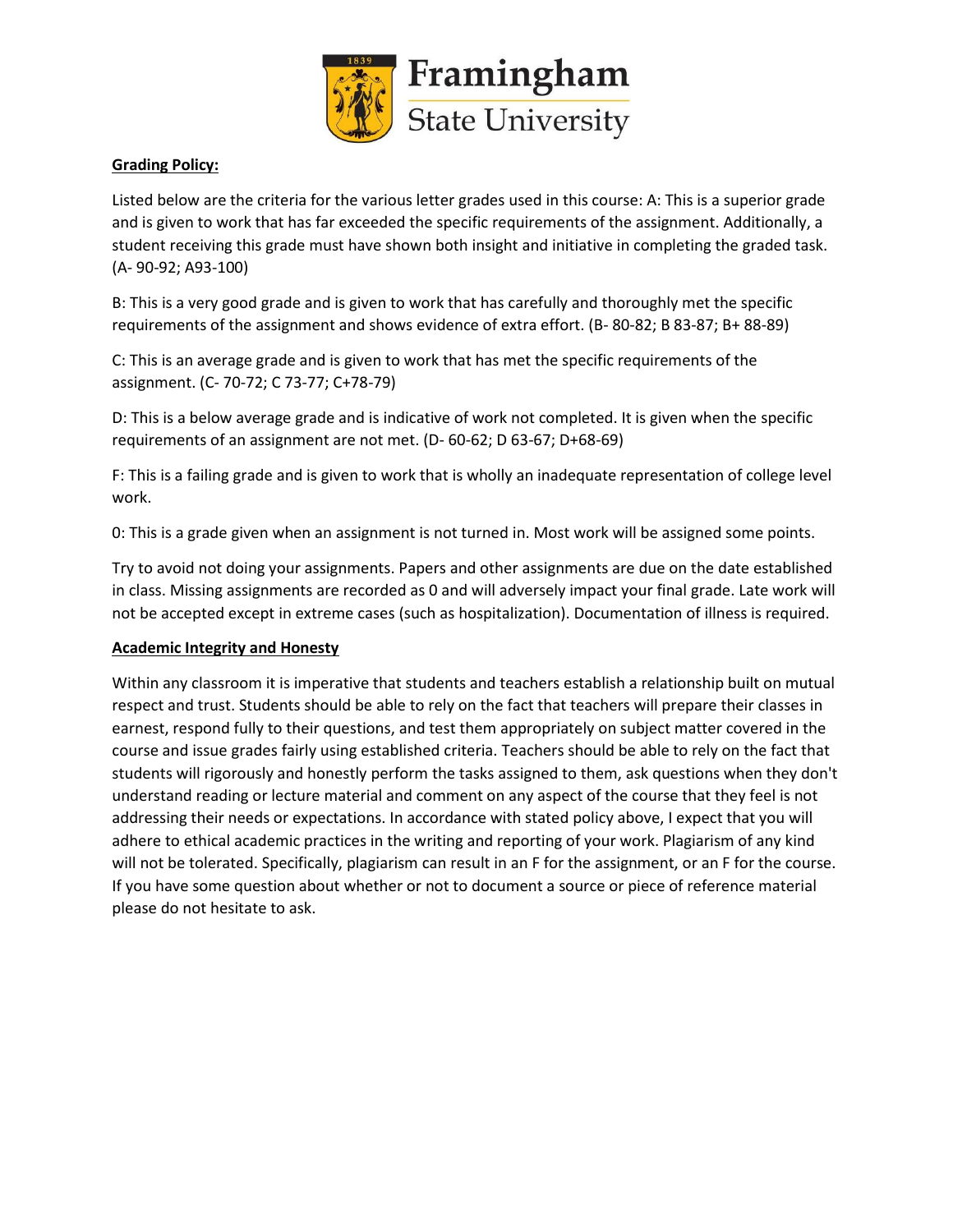

### **Course Schedule**

### Week 1

Introduction

# **ASSIGNMENT: Introductory Discussion Board (due 06/01/22)**

Readings: Bulliet, Chapter 16 *"Transformations in Europe 1500-1750"*

Theme 1: Culture and Ideas

Theme 2: Social and Economic Life

Theme 3: Political Innovations

### **ASSIGNMENT: Absolutism & Constitutionalism (due 06/05/22)**

Readings: Bulliet, Chapter 17 *"The Americas. The Atlantic, and Africa 1530-1770"*

Theme 1: Spanish America and Brazil

Theme 2: English and French Colonies in North America

Theme 3: Plantations in the West Indies

Theme 4: Creating the Atlantic Economy

Theme 5: Africa and the Atlantic

### **ASSIGNMENT: Chapter 17 Quiz (due 06/05/22)**

### Week 2

Readings: Bulliet, Chapter 18 *"Territorial Empires Between Europe and China 1500– 1750"*

Theme 1: The Ottoman Empire, to 1750

Theme 2: The Safavid Empire, 1502-1722

Theme 3: The Mughal Empire, 1526-1761

Theme 4: The Russin Empire, 1500-1765

Theme 5: The Maritime Words of Islam, 1500-1750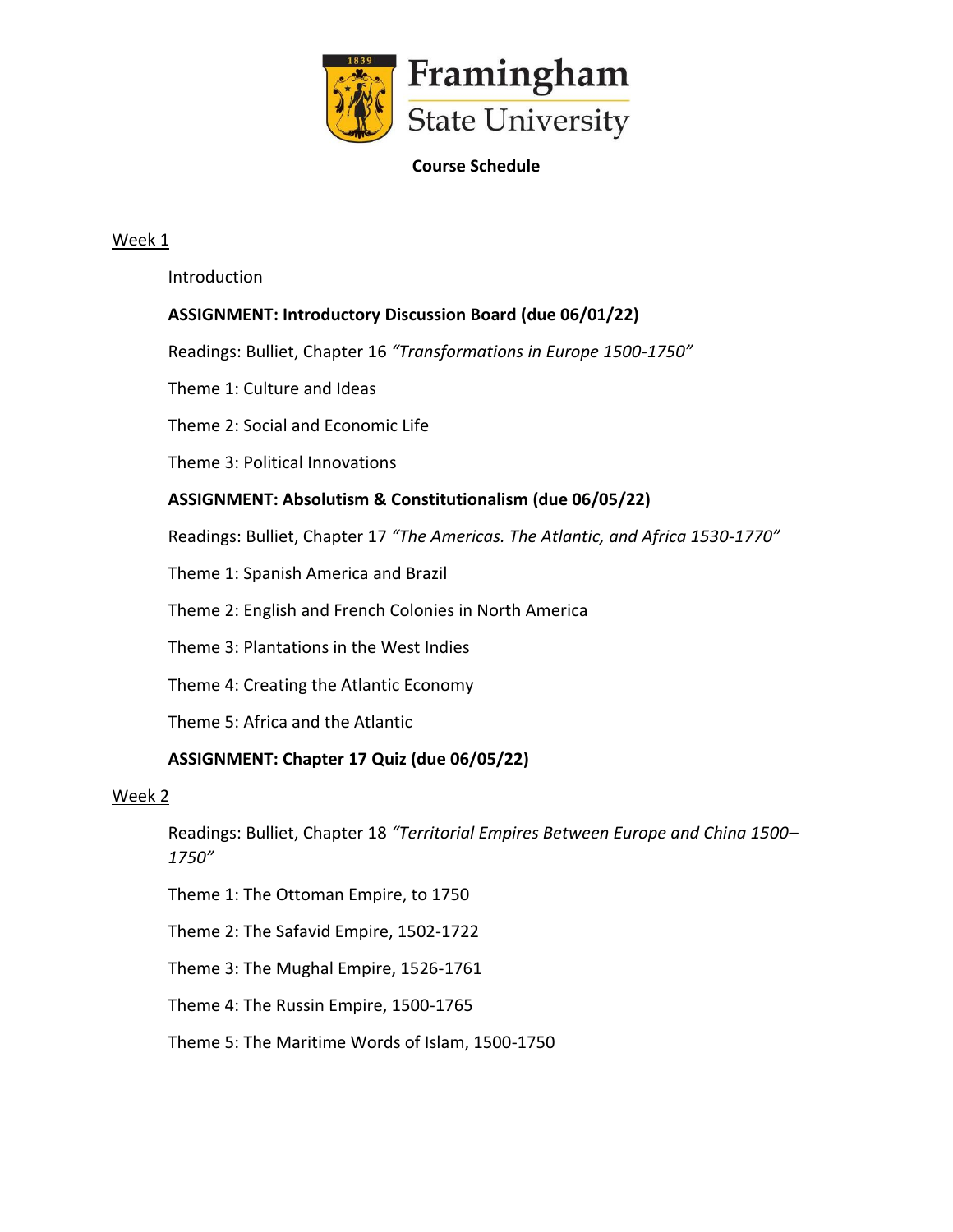

## **ASSIGNMENT: Comparison of Land Empires (due 06/12/22)**

Readings: Bulliet, Chapter 19 *"East Asia in Global Perspective 1500–1750"*

- Theme 1: East Asia and Europe
- Theme 2: Japanese Unification and the Imjim War

Theme 3: Tokugawa Japan and Choson Korea, to 1800

Theme 4: From Ming to Qing

**ASSIGNMENT: Chapter 19 Quiz (due 06/12/22)**

### Week 3

Readings: Bulliet, Chapter 21 *"Revolutionary Changes in the Atlantic World 1750–1850"*

Theme 1: The American Revolution, 1775-1800

- Theme 2: The French Revolution, 1789-1815
- Theme 3: Revolution Spreads
- Theme 4: Economic and Social Liberation Movements

Readings: Bulliet, Chapter 23 *"Varieties of Imperialism in Africa, India, Southeast Asia, and Latin America 1750–1914"*

- Theme 1: Changes and Exchanges in Africa
- Theme 2: India under British Rule
- Theme 3: Southeast Asia and the Pacific
- Theme 4: Imperialism in Latin America

Theme 5: The World Economy and the Global Environment

**ASSIGNMENT: Midterm (due 06/19/22)**